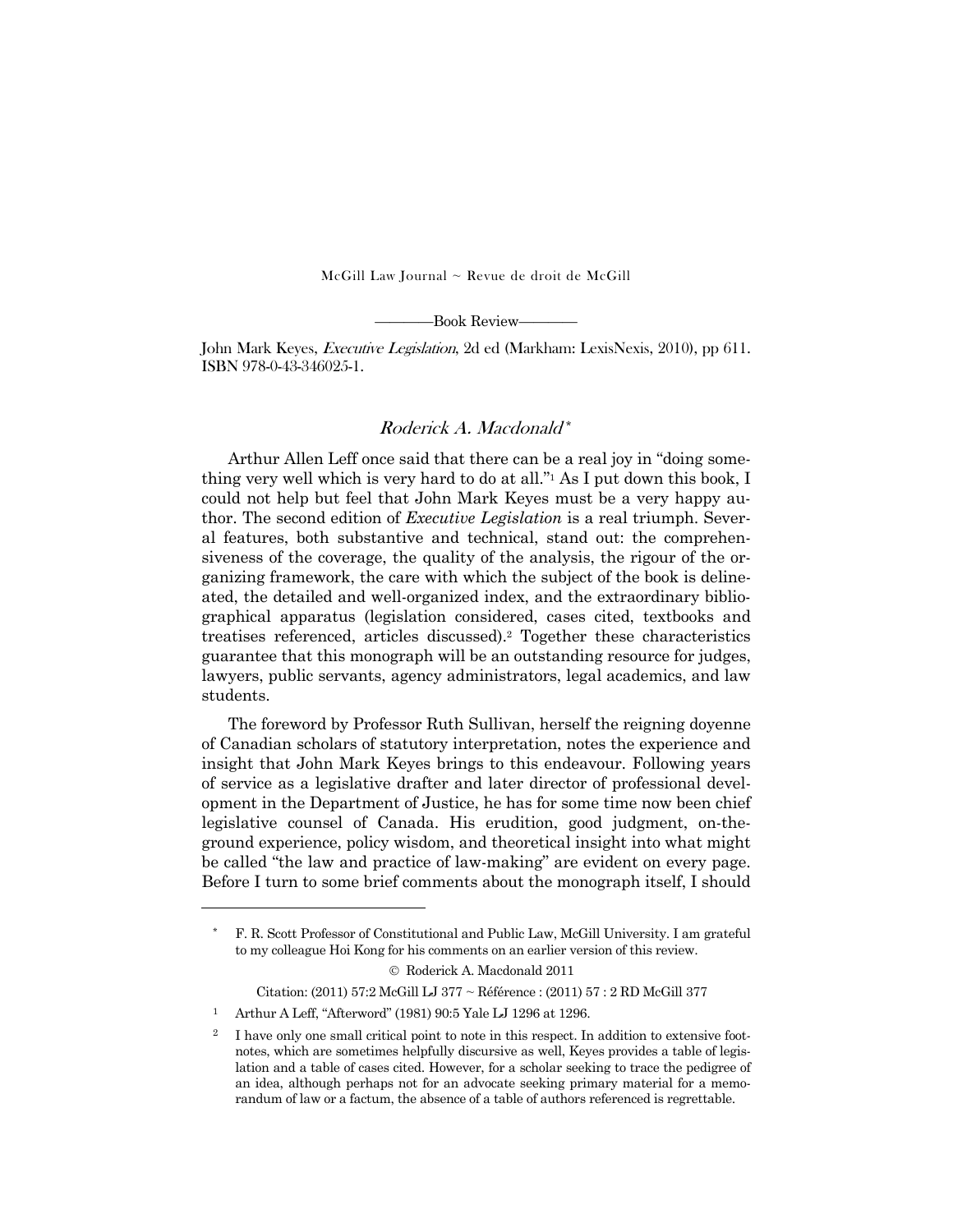## 378 (2011) 57:2 MCGILL LAW JOURNAL ~ REVUE DE DROIT DE MCGILL

like to insert an aside. It is worth noting with pride, and feeling gratitude about the fact that the cause of law and justice in Canada is so wellserved by public servants like John Mark Keyes.

 Let me now discuss several commendable characteristics of *Executive Legislation*. First, the author deserves compliments on the structure of the work. The sophisticated division of the narrative into five general parts, fifteen chapters, and eighty-seven sections comprising twice that number of highly detailed subsections, is a model of how a complex subject can be made accessible and comprehensible through a well-conceived, rigorously elaborated organization. This conceptual structure, when combined with a carefully constructed ten-page analytical index that crosscuts the subject matter headings of the table of contents, enables the reader to quickly locate where a given topic is discussed, even when the specific location of the theme one seeks to explore does not figure nominately in the traditional doctrinal vocabulary of delegated legislation. Here is an example. Some years ago I had the occasion to submit a brief to a parliamentary committee examining proposed revisions to the *Statutory Instruments Act*3 that would have permitted the executive to circumvent the constitutional requirement of bilingualism in delegated legislation by incorporating unilingual instruments by reference. I scanned the index of *Executive Legislation* to see whether there had been further developments in this field and was pleased to discover a specific notation under the heading "incorporation by reference—process requirements" to the topic "unilingual incorporation by reference" (pages 466-69). Due to the care with which the index was assembled, it was possible to quickly find a substantial discussion of an arcane but constitutionally important question that does not figure in any orthodox conceptual organization of the subject.

 Moreover, this monograph is no mere "user's manual" about an extremely technical area of the law. Technical matters are, of course, dealt with thoroughly, but always within an overall theoretical, policy, and legal-constitutional context. Keyes begins with basic constitutional principles, exploring both the how and why of delegated rule making, and the manner in which the deployment of delegated legislation has evolved over the years. In part 1, the meaning of the expression "executive legislation" is carefully analyzed and placed within a general theory of legislation in the Canadian constitutional tradition. Thoughtful reference to practices in the United States, the United Kingdom, Australia, and New Zealand help to situate the legal framework of current Canadian approaches to the use and interpretation of executive legislation.

<sup>3</sup> RSC 1985, c S-22.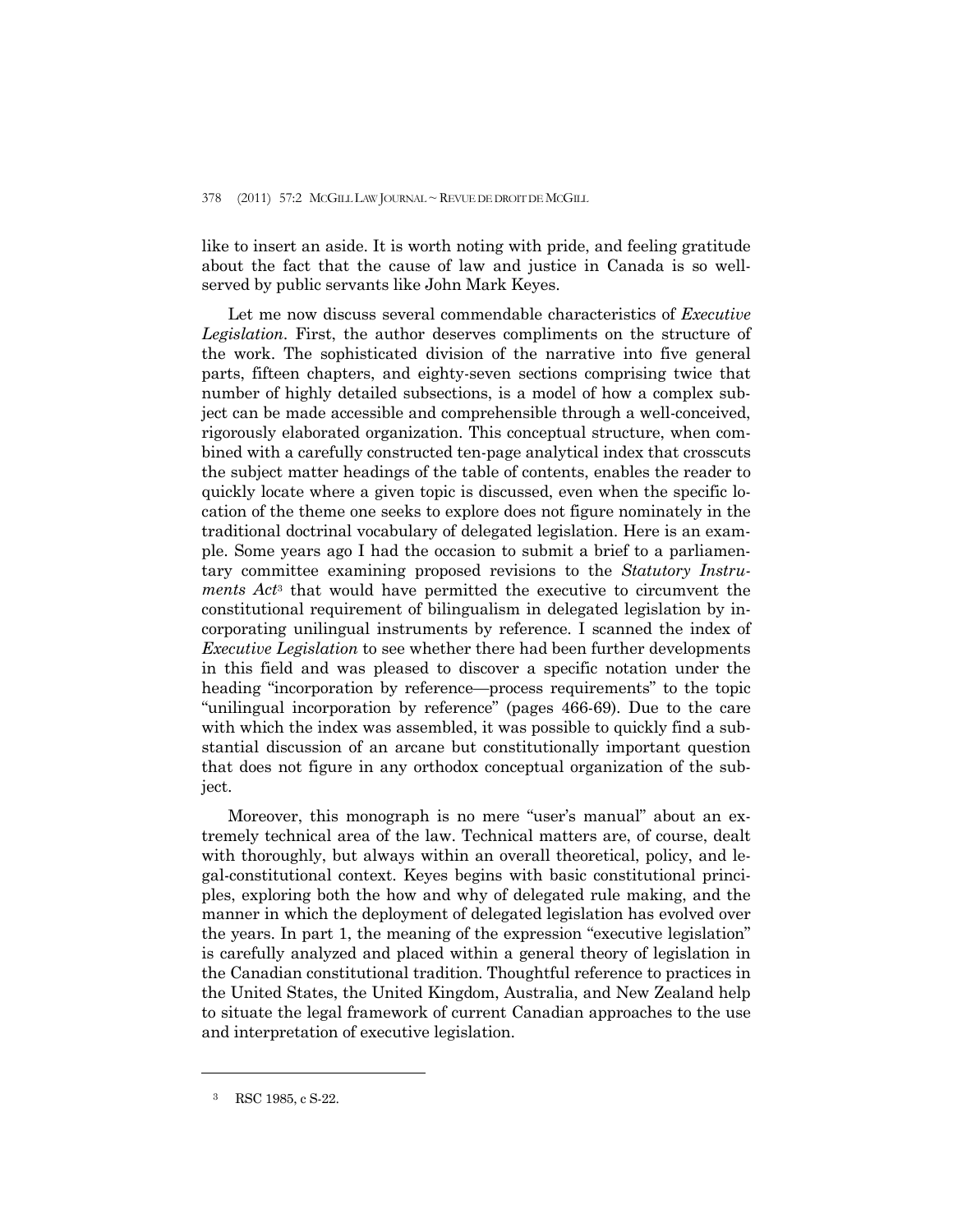Third, parts 2 through 4, comprising just over half the work (some 320 of 600 pages of the text), give a step-by-step detailed accounting of the nuts and bolts by which executive legislation is made and brought into force. An enlightening chapter on participation requirements prerequisite to the final drafting of executive legislation (chapter 4) is followed by a detailed review of process requirements relating to filing and publication of instruments (chapter 5). This second topic contains a revealing examination of implicit publication requirements, as well as judicial notice. Of particular note in Keyes' review of the *cuisine* of executive legislation is his detailed discussion of what he calls "required rule making" (chapter 9). Four different hypotheses are analyzed: (i) whether government authorities can ever have a legal obligation to make executive legislation; (ii) whether there can be an obligation to bring legislation into force (not, strictly speaking, an occasion where executive *legislation* is in issue); (iii) whether a statutory definition or, as is more often the case, exemption, can be operative when the necessary regulations defining the exemption have never been enacted; and (iv) whether an administrative scheme managed by an agency can operate even when regulations envisioned by the enabling statute have never been promulgated. For the scholar seeking insight into how courts balance the desirability of the executive specifying by regulation the conditions under which a discretionary power is to be exercised, with their suspicion of agencies fettering their discretion by self-created policy rules, Keyes' discussion of the cases (pages 384-93) is a real eye-opener. Indeed, these ten pages are one of the best examples of how Keyes brings together disparate themes in a subtle assessment of competing policy objectives being pursued through the use (and non-use) of executive legislation.

 The above, I trust, indicates clearly my great admiration for *Executive Legislation*. Yet I would be remiss if I did not signal a couple of areas where, at least from the perspective of a law teacher, I would have liked to see additional development. To begin, the theoretical bases of executive legislation could be further elaborated. There is a rich literature on the general theory of legislative bargaining, notably by American scholars like William Eskridge, Philip Frickey and Elizabeth Garrett,<sup>4</sup> Richard Posner,<sup>5</sup> George Stigler,<sup>6</sup> Richard Stewart,<sup>7</sup> and Evan Criddle.<sup>8</sup> Yet to my

<sup>4</sup> William N Eskridge Jr, Philip P Frickey & Elizabeth Garrett, *Legislation and Statutory Interpretation*, 2d ed (New York: Foundation Press, 2006).

<sup>5</sup> Richard A Posner, "Theories of Economic Regulation" (1974) 5:2 Bell Journal of Economics and Management Science 335.

<sup>6</sup> George J Stigler, "The Theory of Economic Regulation" (1971) 2:1 Bell Journal of Economics and Management Science 3.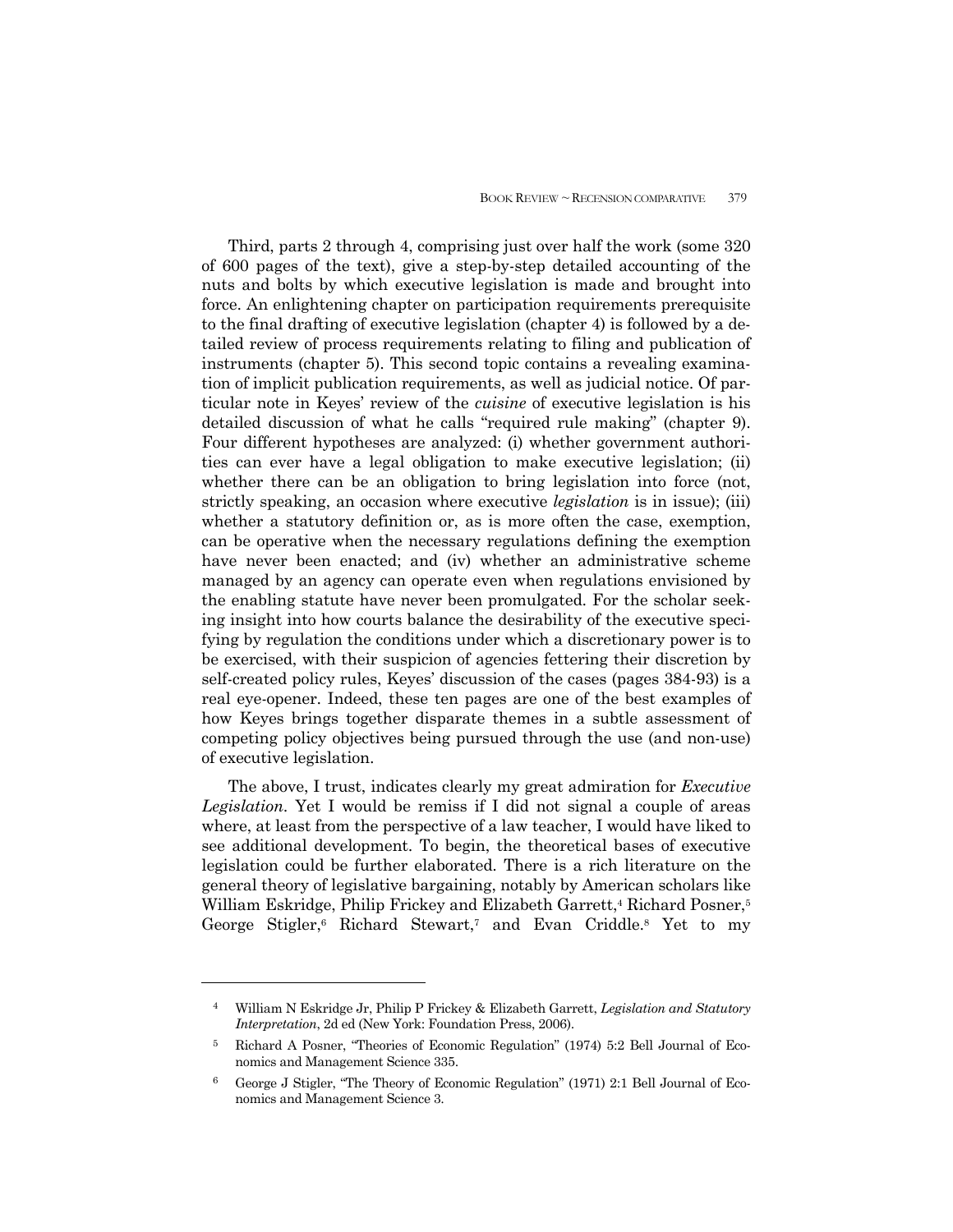380 (2011) 57:2 MCGILL LAW JOURNAL ~ REVUE DE DROIT DE MCGILL

knowledge there has been little effort to apply (or to demonstrate the inapplicability of) these analyses to executive legislation in Canada.9 Questions that might be asked include, for example, whether there are particular constraints that apply to executive legislation that do not apply to primary legislation made by democratically elected legislatures.

A further point is this. Theorists like Jeremy Waldron<sup>10</sup> have devoted considerable energy to exploring the special character of legislation as a form of law with its own framework of justification. Here again, however, no effort has been made to apply these approaches to the specific case of executive legislation, although the more general question has attracted scholarly commentary in Canada.11 It bears notice that in distinguishing executive legislation as a form of delegated legislation, Keyes rightly differentiates between delegated legislation made by subordinate legislative bodies like municipalities and school boards. What impact, if any, should this have on assessments of the appropriateness of using delegated rule making as a policy instrument and the extent of deference that courts should afford to municipal bylaws?12

 Finally, although Keyes provides an introduction to some of the literature on instrument choice in chapter 2, this could have been developed further, especially as concerns the occasions for rule making as opposed to fiat, contract, and case-by-case adjudication as a means of developing administrative policy. Given that scholars like Fuller,13 and Hart and

 $\overline{a}$ 

<sup>7</sup> Richard B Stewart, "The Reformation of American Administrative Law" (1975) 88:8 Harv L Rev 1667 (critiquing the "conveyor belt" theory of regulation as the simple product of interest-group pressures).

<sup>8</sup> Evan J Criddle, "Fiduciary Administration: Rethinking Popular Representation in Agency Rulemaking" (2010) 88:3 Tex L Rev 441 (critiquing the view that the executive can automatically dictate regulation-making outputs of regulatory agencies).

<sup>&</sup>lt;sup>9</sup> For rare exceptions, see Alice Woolley, "Legitimating Public Policy" (2008) 58:2 UTLJ 153; Hoi Kong, "Towards a Civic Republican Theory of Canadian Constitutional Law" (2011) 15 Rev Const Stud 249; Hoi Kong, "Something to Talk About: Regulation and Justification in Canadian Municipal Law" (2010) 48:3&4 Osgoode Hall LJ 499.

<sup>10</sup> Jeremy Waldron, *The Dignity of Legislation* (Cambridge: Cambridge University Press, 1999).

<sup>11</sup> The Law Commission of Canada sponsored a Symposium on the topic in 2000. See Nathalie DesRosiers et al, "Legislation: Challenges and Potentials" (2001) 47:1 McGill LJ 1.

<sup>&</sup>lt;sup>12</sup> For a recent discussion of why delegated decision making by elected bodies may be deserving of greater deference see Richard C Schragger, "Mobile Capital, Local Economic Regulation, and the Democratic City" (2009) 123:2 Harv L Rev 482.

<sup>13</sup> Kenneth I Winston, ed, *The Principles of Social Order: Selected Essays of Lon L Fuller*, revised ed (Oxford: Hart, 2001).